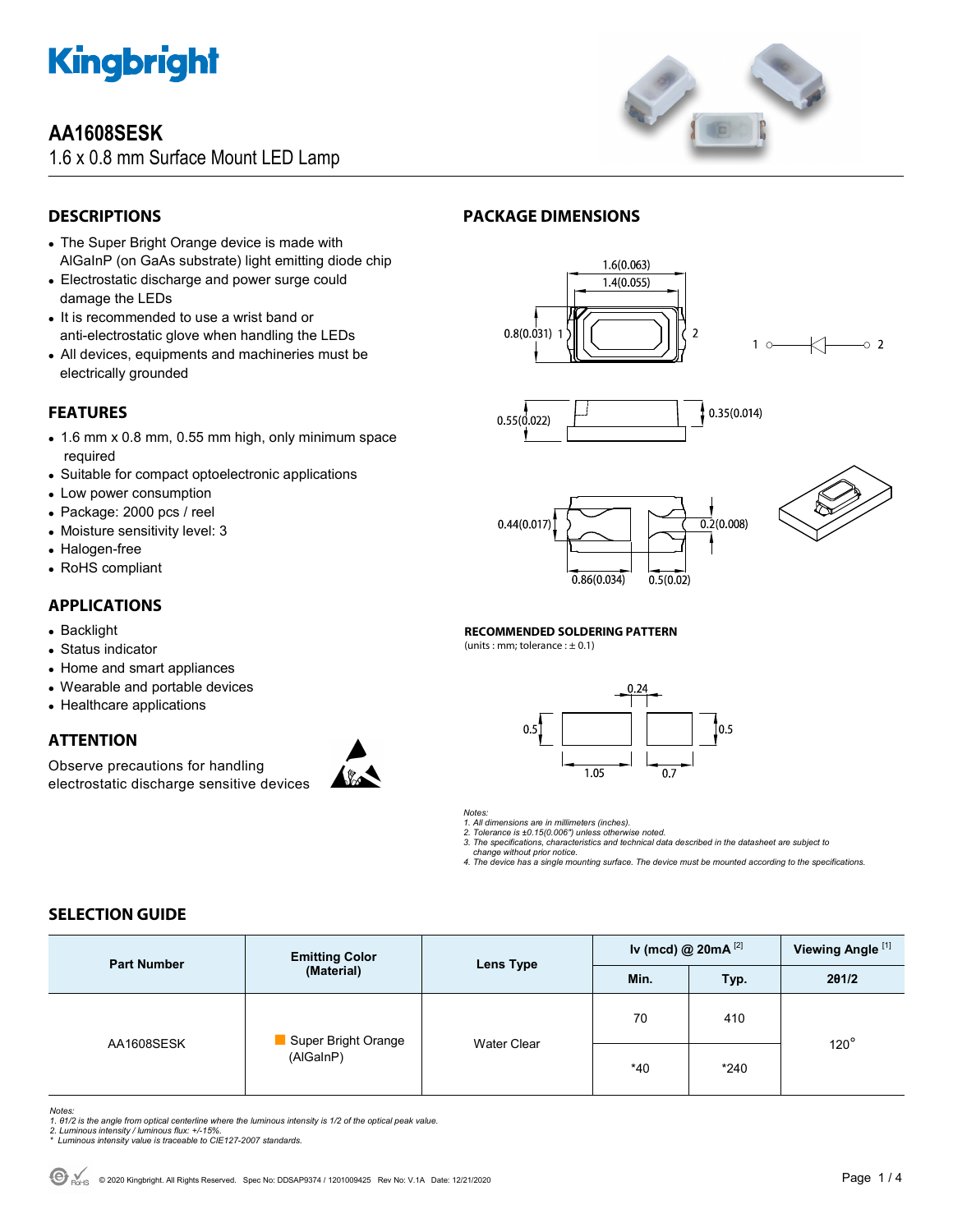# **Kingbright**

### **ELECTRICAL / OPTICAL CHARACTERISTICS at T<sub>A</sub>=25°C**

| <b>Parameter</b>                                                                                                                |                            |                       | Value        |                              | <b>Unit</b>           |
|---------------------------------------------------------------------------------------------------------------------------------|----------------------------|-----------------------|--------------|------------------------------|-----------------------|
|                                                                                                                                 | Symbol                     | <b>Emitting Color</b> | Typ.<br>Max. |                              |                       |
| Wavelength at Peak Emission $I_F$ = 20mA                                                                                        | $\Lambda_{\rm peak}$       | Super Bright Orange   | 610          | ٠                            | nm                    |
| Dominant Wavelength $I_F = 20 \text{mA}$                                                                                        | $\lambda_{\text{dom}}$ [1] | Super Bright Orange   | 605          | $\overline{\phantom{a}}$     | nm                    |
| Spectral Bandwidth at 50% Φ REL MAX<br>$I_F = 20mA$                                                                             | Δλ                         | Super Bright Orange   | 29           | $\overline{\phantom{0}}$     | nm                    |
| Capacitance                                                                                                                     | C                          | Super Bright Orange   | 15           | $\qquad \qquad \blacksquare$ | pF                    |
| Forward Voltage $I_F$ = 20mA                                                                                                    | $V_F$ <sup>[2]</sup>       | Super Bright Orange   | 2.1          | 2.5                          | $\vee$                |
| Reverse Current ( $V_R$ = 5V)                                                                                                   | <sup>I</sup> R             | Super Bright Orange   |              | 10                           | μA                    |
| Temperature Coefficient of $\lambda_{\text{peak}}$<br>$I_F$ = 20mA, -10°C $\leq T \leq 85$ °C                                   | $TC_{\lambda peak}$        | Super Bright Orange   | 0.13         | $\overline{\phantom{0}}$     | $nm$ <sup>o</sup> $C$ |
| Temperature Coefficient of $\lambda_{\text{dom}}$<br>$I_F = 20 \text{mA}, -10^{\circ} \text{C} \leq T \leq 85^{\circ} \text{C}$ | $TC_{\lambda dom}$         | Super Bright Orange   | 0.06         | $\overline{a}$               | $nm$ <sup>o</sup> $C$ |
| Temperature Coefficient of $V_F$<br>$I_F$ = 20mA, -10°C $\leq T \leq 85$ °C                                                     | $TC_{V}$                   | Super Bright Orange   | $-1.9$       | $\overline{\phantom{0}}$     | $mV$ °C               |

*Notes: 1. The dominant wavelength (*λ*d) above is the setup value of the sorting machine. (Tolerance* λ*d : ±1nm. )* 

*2. Forward voltage: ±0.1V. 3. Wavelength value is traceable to CIE127-2007 standards.* 

*4. Excess driving current and / or operating temperature higher than recommended conditions may result in severe light degradation or premature failure.* 

| <b>Parameter</b>                             | Symbol                  | Value          | <b>Unit</b> |
|----------------------------------------------|-------------------------|----------------|-------------|
| Power Dissipation                            | $P_D$                   | 75             | mW          |
| Reverse Voltage                              | $V_R$                   | 5              | $\vee$      |
| Junction Temperature                         | $T_j$                   | 115            | $^{\circ}C$ |
| <b>Operating Temperature</b>                 | $T_{op}$                | $-40$ to $+85$ | $^{\circ}C$ |
| Storage Temperature                          | $T_{\text{stg}}$        | $-40$ to $+85$ | $^{\circ}C$ |
| <b>DC Forward Current</b>                    | $I_F$                   | 30             | mA          |
| <b>Peak Forward Current</b>                  | $I_{FM}$ <sup>[1]</sup> | 195            | mA          |
| Electrostatic Discharge Threshold (HBM)      |                         | 3000           | $\vee$      |
| Thermal Resistance (Junction / Ambient)      | $R_{th}$ ja $^{[2]}$    | 410            | °C/W        |
| Thermal Resistance (Junction / Solder point) | $R_{th}$ JS $^{[2]}$    | 190            | °C/W        |

### **ABSOLUTE MAXIMUM RATINGS at T<sub>A</sub>=25°C**

*Notes:* 

1. 1/10 Duty Cycle, 0.1ms Pulse Width.<br>2. R<sub>th Ja</sub> ,R<sub>h JS</sub> Results from mounting on PC board FR4 (pad size ≥ 16 mm<sup>2</sup> per pad).<br>3. Relative humidity levels maintained between 40% and 60% in production area are recommende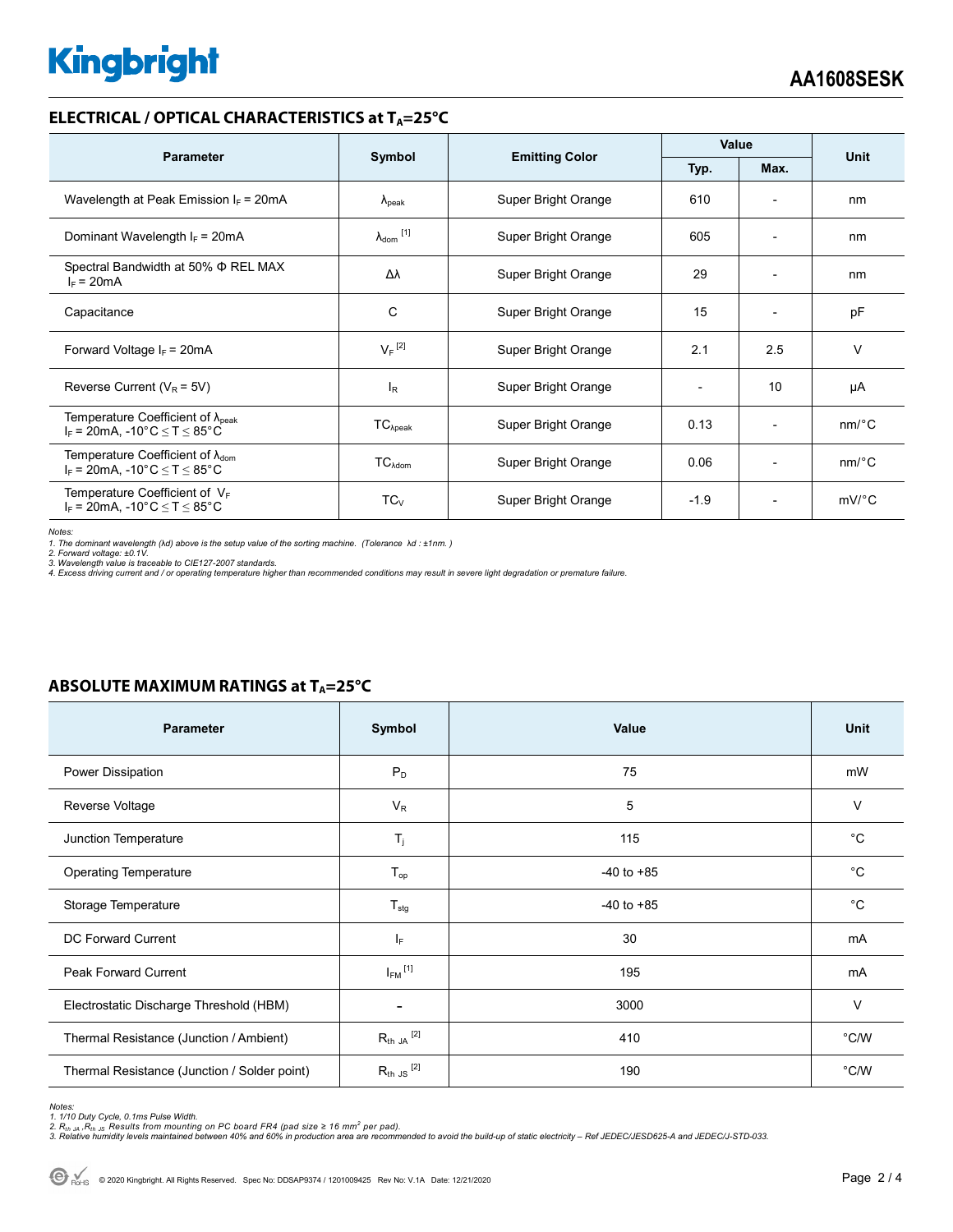# **Kingbright**

### **TECHNICAL DATA**



### **SPATIAL DISTRIBUTION**



### **SUPER BRIGHT ORANGE**







#### *Notes:*

*1. Don't cause stress to the LEDs while it is exposed to high temperature.* 

**TAPE SPECIFICATIONS** (units : mm)



0.0 0.5 1.0 1.5 2.0 2.5

 $T_a = 25 °C$ 

-40 -20 0 20 40 60 80 100 Ambient temperature (°C)

**Ambient Temperature**

**REEL DIMENSION** (units : mm)





*<sup>2.</sup> The maximum number of reflow soldering passes is 2 times. 3. Reflow soldering is recommended. Other soldering methods are not recommended as they might cause damage to the product.*